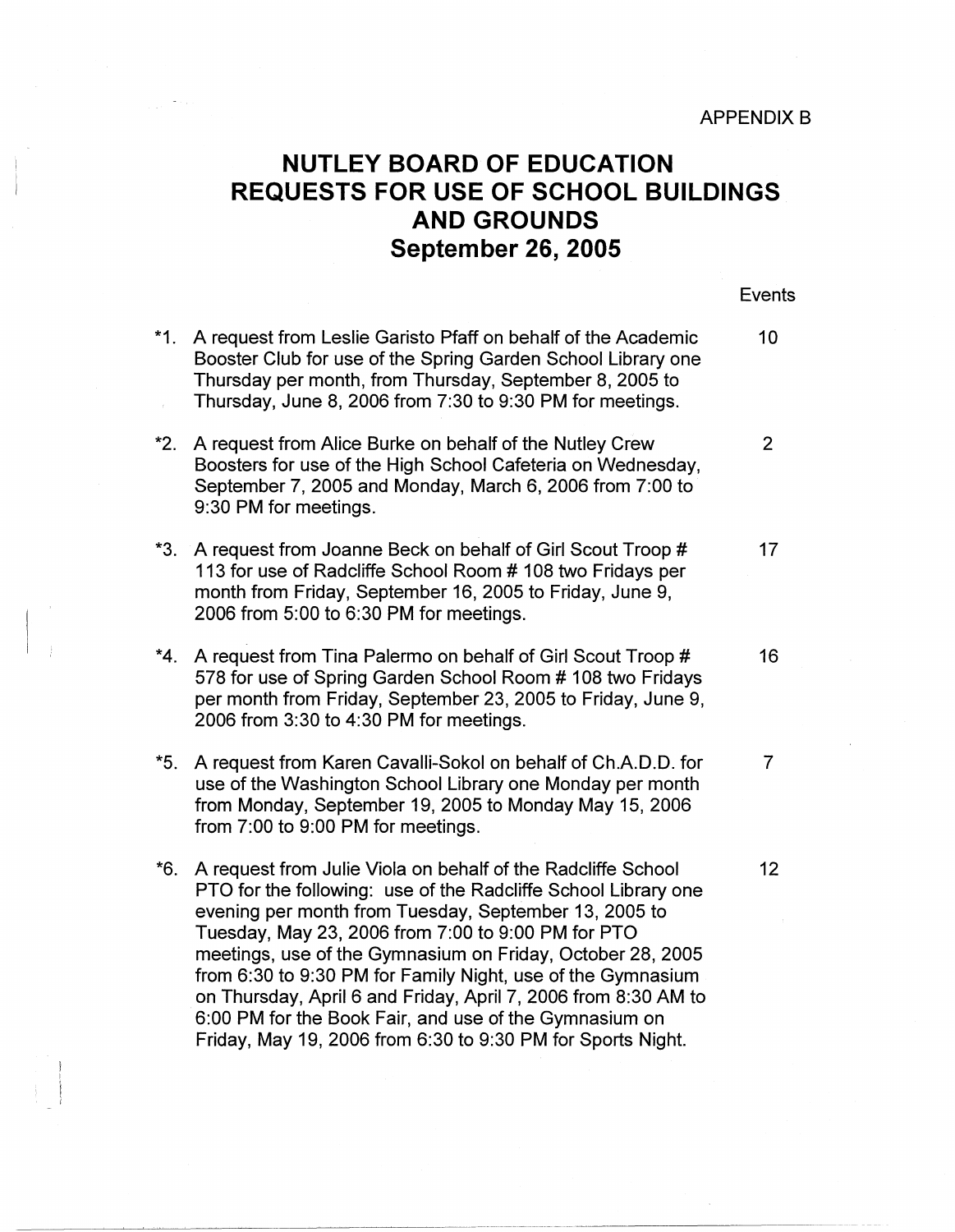| $*7.$  | A request from Leslie Garisto Pfaff on behalf of Girl Scout<br>Troop # 126 for use of Franklin Middle School Room # 308<br>two Fridays per month, from Friday, September 23, 2005 to<br>Friday, June 9, 2006 from 3:00 to 4:30 PM for meetings.                                                                                    | 17              |
|--------|------------------------------------------------------------------------------------------------------------------------------------------------------------------------------------------------------------------------------------------------------------------------------------------------------------------------------------|-----------------|
| *8.    | A request from Colleen Collins on behalf of Girl Scout Troop #<br>099 for use of Spring Garden Room # B-3 two Thursdays per<br>month, from Thursday, September 22, 2005 to Thursday,<br>June 1, 2006 from 3:30 to 5:00 PM for meetings.                                                                                            | 16 <sup>°</sup> |
|        | 9. A request from Richard Spector on behalf of the Spring<br>Garden School PTO for use of the Spring Garden School<br>Library on Monday, September 12, 2005 from 7:30 to 9:30 PM.<br>for a meeting.                                                                                                                                | 1               |
| $*10.$ | A request from Robyn Zeiher on behalf of Girl Scout Troop #<br>1203 for use of the Yantacaw School Art Room every<br>Monday, from Monday, September 26, 2005 to Monday, June<br>12, 2006 from 6:00 to 7:30 PM for meetings.                                                                                                        | 25              |
| $*11.$ | A request from Mary Ellen Reid on behalf of Girl Scout Troop<br>#1121 for use of the Lincoln School Teacher's Cafeteria one<br>Monday per month, from Monday, September 19, 2005 to<br>Monday, May 8, 2006 from 3:20 to 5:30 PM for meetings.                                                                                      | 9               |
| $*12.$ | A request from Cheryl Jiosi on behalf of the Girl Scouts of<br>Nutley and Belleville Service Unit # 13 for use of the<br>Washington School Auditorium on Monday, September 19<br>and Wednesday, September 28, 2005 from 7:00 to 8:30 PM<br>for Leader's Meetings.                                                                  | $\overline{2}$  |
| $*13.$ | A request from Cheryl Jiosi on behalf of the Girl Scouts of<br>Nutley and Belleville Service Unit # 13 for use of the Lincoln<br>School Teacher's Cafeteria on Monday, October 3, Thursday,<br>October 6, Thursday, October 13, Monday, October 17, and<br>Monday, October 24, 2005 from 7:00 to 9:30 PM for Leader's<br>Training. | 5               |
| $*14.$ | A request from Theresa Vinci on behalf of the Nutley<br>Department of Parks and Recreation for use of the<br>Washington School Field every Sunday from Sunday,<br>September 18, 2005 to Sunday, November 27, 2005 from<br>9:30 AM to 2:00 PM for flag football games.                                                              | 11              |

 $\frac{1}{2}$ 

 $\begin{bmatrix} 1 & 1 & 1 \\ 1 & 1 & 1 \\ 1 & 1 & 1 \end{bmatrix}$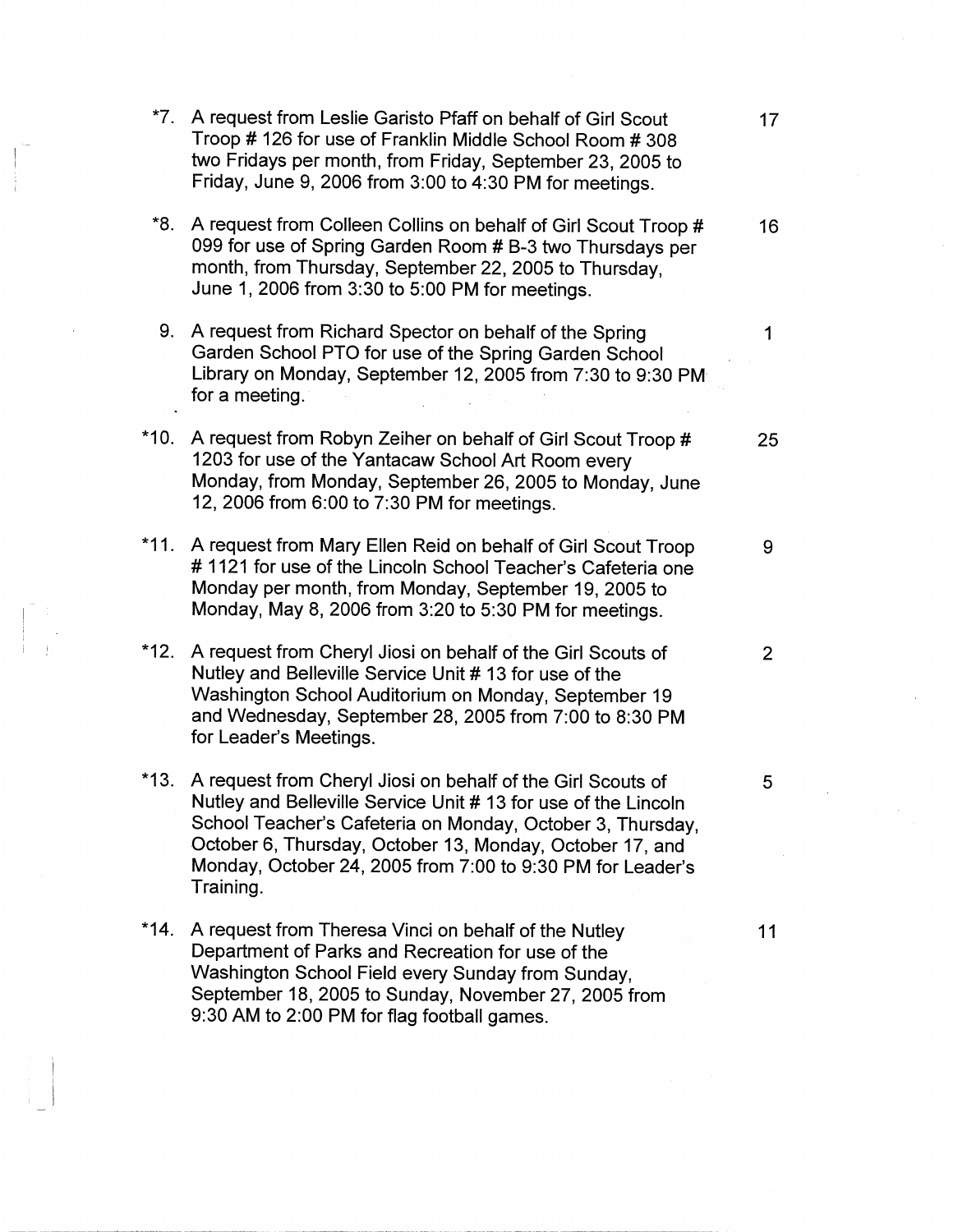| 15.    | A request from Lee Ann Davis on behalf of Cub Scout Pack #<br>142 for use of the Spring Garden School Gymnasium and<br>Auditorium on Thursday, September 22, 2005 from 6:30 to<br>8:30 PM for registration and a meeting.                                                                            | 1              |
|--------|------------------------------------------------------------------------------------------------------------------------------------------------------------------------------------------------------------------------------------------------------------------------------------------------------|----------------|
| $*16.$ | A request from Melanie Ammiano on behalf of Girl Scout<br>Troop # 286 for use of Radcliff School Room # 110 two<br>Wednesdays per month from Wednesday, October 5, 2005 to<br>Wednesday, June 14, 2006 from 6:00 to 7:00 PM for<br>meetings.                                                         | 16             |
|        | *17. A request from Jennifer Quinn on behalf of Girl Scout Troop #<br>1277 for use of the Washington School Cafeteria two Fridays<br>per month from Friday, October 7, 2005 to Friday, June 9,<br>2006 from 3:15 to 4:30 PM for meetings.                                                            | 14             |
| *18.   | A request from Alan DeFabbio on behalf of the Nutley Third<br>Half Club for use of the High School Gymnasium on<br>Thursday, March 23, 2006 from 3:30 to 8:30 PM, Friday,<br>March 24, 2006 from 4:00 to 8:00 PM, and Saturday, March<br>25, 2006 from 11:30 to 3:00 PM for a Basketball Tournament. | 3              |
| *19.   | A request from Dana Melillo on behalf of the Nutley<br>Department of Parks and Recreation for use of the High<br>School Auxiliary Gymnasium on Tuesday, September 13 and<br>Tuesday, September 20, 2006 from 5:30 to 6:30 PM for<br><b>Cheerleading Practice.</b>                                    | $\overline{2}$ |
| *20.   | A request from Dana Melillo on behalf of the Nutley<br>Department of Parks and Recreation for use of the Franklin<br>Middle School Gymnasium every Monday and Thursday from<br>Monday, September 26, 2005 to Thursday November 17,<br>2005 from 3:00 to 5:00 PM for basketball practice.             | 15             |
| *21.   | A request from Gina Tomburri on behalf of the Holy Family<br>Italian Festival Committee to display a sign on the Washington<br>School Fence from Monday, September 12 to Monday,<br>September 26, 2005.                                                                                              | 15             |
| 22.    | A request from Melanie Mitrano on behalf of the Vocal Studio<br>of Dr. Melanie Mitrano for use of the Yantacaw School<br>Auditorium on Friday, January 13, 2006 from 6:00 to 9:30 PM<br>for a recital.                                                                                               | 1              |

 $\mathbf{I} = \mathbf{I}$ 

 $\label{eq:1} \frac{1}{\sqrt{2\pi}}\left(\frac{1}{\sqrt{2\pi}}\right)^{1/2}$